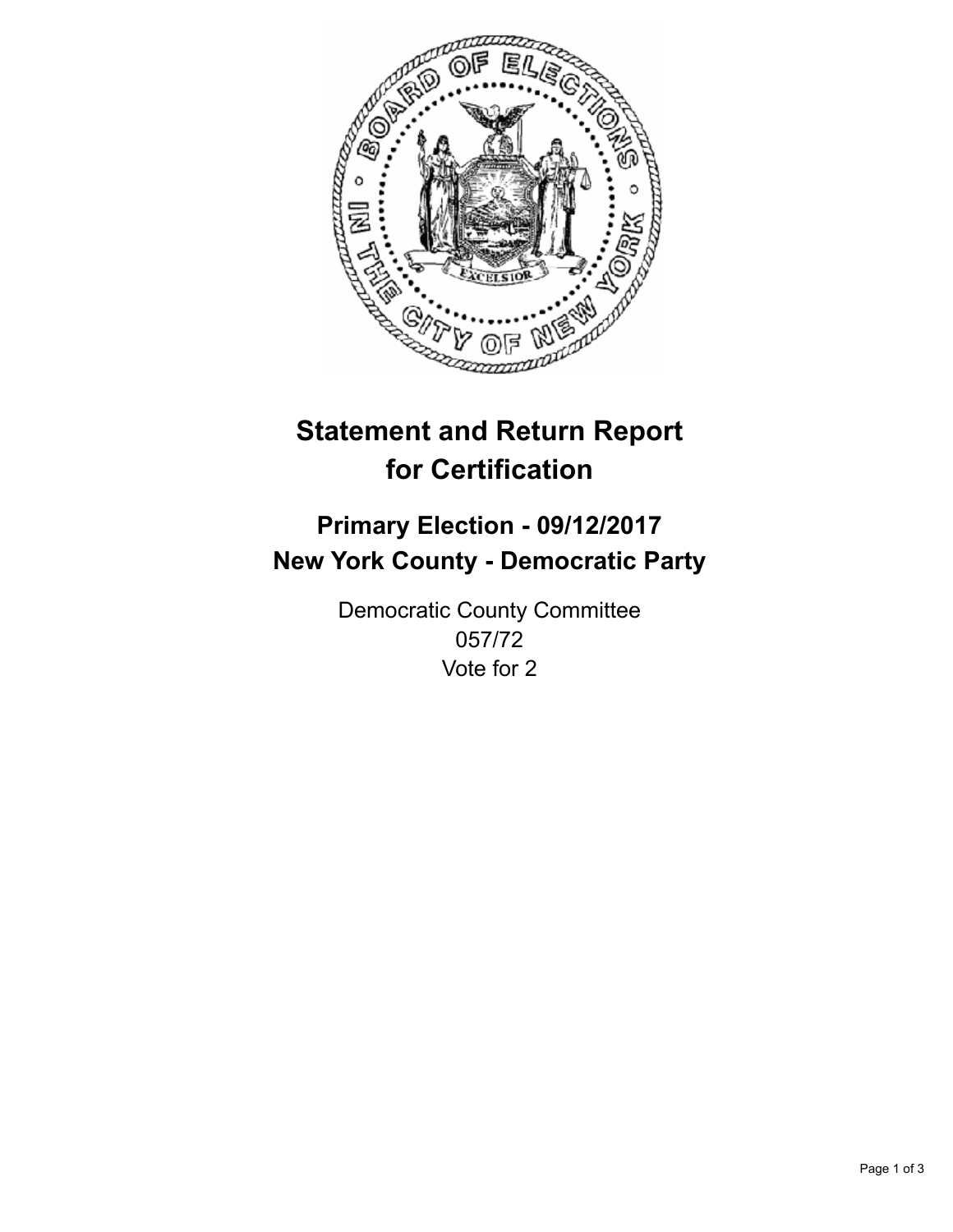

## **Assembly District 72**

| <b>PUBLIC COUNTER</b>                                    | 179 |
|----------------------------------------------------------|-----|
| <b>MANUALLY COUNTED EMERGENCY</b>                        | 0   |
| ABSENTEE / MILITARY                                      | 2   |
| AFFIDAVIT                                                | 0   |
| <b>Total Ballots</b>                                     | 181 |
| Less - Inapplicable Federal/Special Presidential Ballots | 0   |
| <b>Total Applicable Ballots</b>                          | 181 |
| <b>VALENTINA LIZ</b>                                     | 77  |
| ROBINSON D. HERNANDEZ                                    | 52  |
| <b>GEORGE ESPINAL</b>                                    | 37  |
| PAUL STEWART-STAND                                       | 35  |
| LINSEY ARMSTRONG (WRITE-IN)                              | 1   |
| NICHOLAS SANTA LUCIA (WRITE-IN)                          | 1   |
| <b>Total Votes</b>                                       | 203 |
| Unrecorded                                               | 159 |